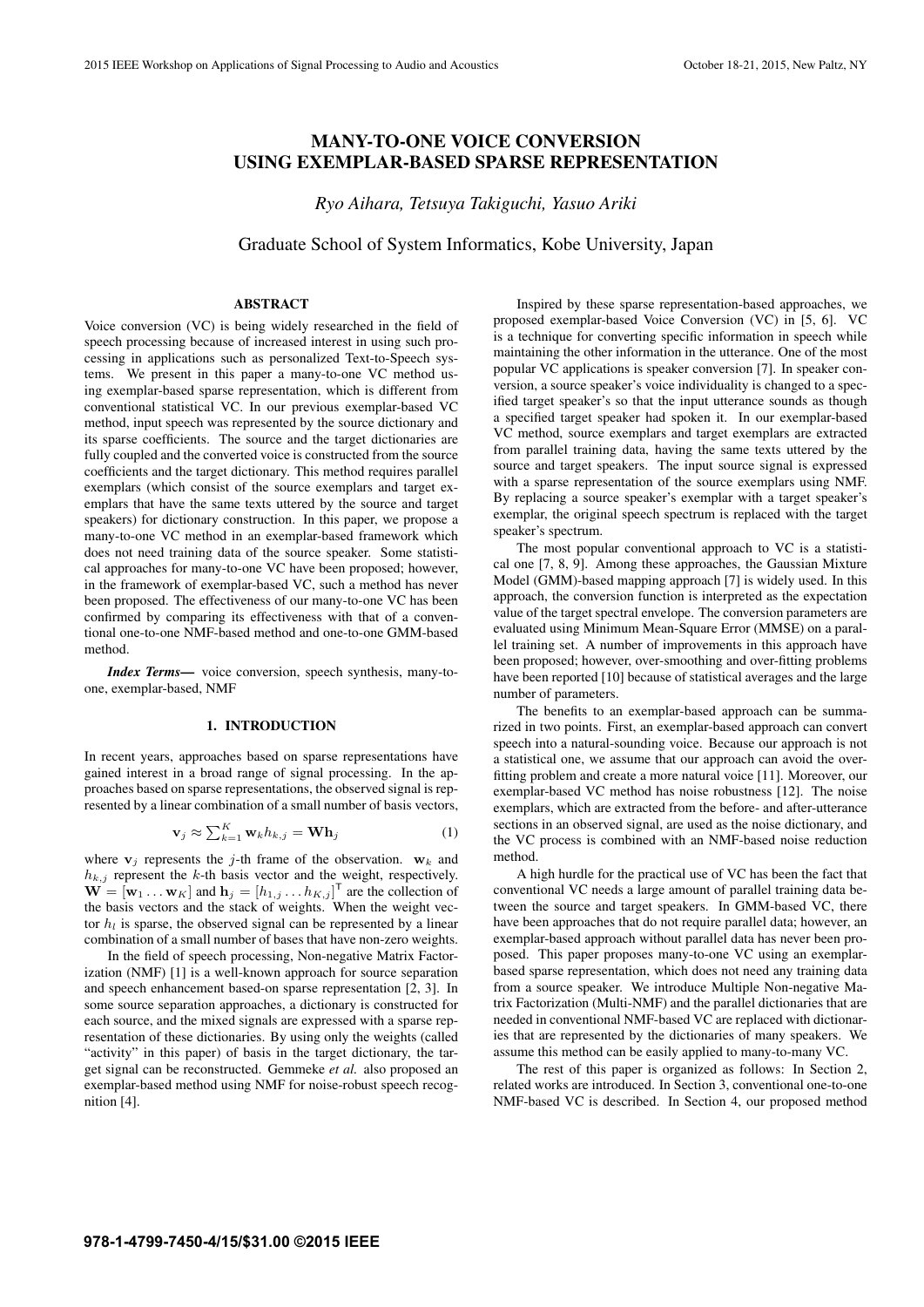is described. In Section 5, the experimental data are evaluated, and the final section is devoted to our conclusions.

# 2. RELATED WORKS

The GMM-based approach is widely used for VC because of its flexibility and good performance [7]. Toda *et al.* [13] introduced dynamic features and the Global Variance (GV) of the converted spectra over a time sequence. Helander *et al.* [10] proposed transforms based on Partial Least Squares (PLS) in order to prevent the over-fitting problem associated with standard multivariate regression. GMM-based VC is also being used for assistive technology [14], Text-to-Speech (TTS) systems [15], spectrum restoring [16], and audio bandwidth extension [17].

The statistical VC mentioned above needs a large-volume parallel corpus between the source and target speakers. In this paper, "parallel" means that the text of the corpus between the source and target speakers is the same. This constraint can be a difficult requirement to meet in practice. In GMM-based VC, there have been approaches that do not require parallel data. Lee *et al.* [18] used Maximum A Posteriori (MAP) in order to adapt training data. Mouchtaris *et al.* [19] proposed non-parallel training for GMMbased VC. Toda *et al.* [20] proposed eigen-voice GMM (EV-GMM) for many-to-many VC in which the source and target speech are represented by a super vector of the reference speakers. Saito *et al.* [21] proposed tensor representation for one-to-many GMM VC.

Our VC approach is exemplar-based, which is different from conventional GMM-based VC. Exemplar-based VC using NMF was first proposed in [5]. The noise robustness of this exemplarbased approach is revealed in [6]. In [22], we proposed multimodal NMF-based VC to enhance the noise robustness of our method. The natural sound of the converted voice produced using NMF-based VC has been confirmed in [11]. Wu *et al.* [23] applied a spectrum compression factor to NMF-based VC and improved the conversion quality. NMF-based VC is being also adapted to assistive technology for those with speech articulation disorders [24].

### 3. EXEMPLAR-BASED VOICE CONVERSION

In the exemplar-based approach, the observed signal is represented by a linear combination of a small number of bases. In this VC method, each basis denotes the exemplar of the spectrum, and the collection of exemplars **W** and the weight vector  $\mathbf{h}_i$  are called the 'dictionary' and 'activity', respectively. When the weight vector **h***<sup>j</sup>* is sparse, the observed signal can be represented by a linear combination of a small number of bases that have non-zero weights.

$$
\mathbf{V} \quad \approx \quad \mathbf{WH} \tag{2}
$$

$$
\mathbf{V} = [\mathbf{v}_1, \dots, \mathbf{v}_J], \quad \mathbf{H} = [\mathbf{h}_1, \dots, \mathbf{h}_J]. \tag{3}
$$

*J* represents the number of the frames. In this paper, we use NMF [1], which is a sparse coding method, in order to estimate the activity matrix.

Fig. 1 shows the basic approach of our exemplar-based VC, where *D, L,* and *J* represent the numbers of dimensions, the numbers of frames, and the numbers of bases, respectively. Our VC method needs two dictionaries that are phonemically parallel. **W***<sup>s</sup>* represents a source dictionary that consists of the source speaker's exemplars and **W***<sup>t</sup>* represents a target dictionary that consists of the target speaker's exemplars. These two dictionaries consist of the same words and are aligned with dynamic time warping (DTW)

just as conventional GMM-based VC is. Hence, these dictionaries have the same number of bases.

A matrix of input source spectra **V***<sup>s</sup>* is decomposed into the source dictionary  $\tilde{\mathbf{W}}^s$  and the activity matrix  $\mathbf{H}^s$  by using NMF. This method assumes that when the source signal and the target signal (which are the same words but spoken by different speakers) are expressed with sparse representations of the source dictionary and the target dictionary, respectively, the obtained activity matrices are approximately equivalent. Fig. 2 shows the activity matrices estimated from parallel dictionaries. As shown in the figure, these activities have high energies at similar elements. Therefore, a matrix of target spectra  $\hat{\mathbf{V}}^t$  can be constructed using the target dictionary  $W<sup>t</sup>$  and the activity matrix of the source signal  $H<sup>s</sup>$  as shown in Fig. 1.



Figure 1: One-to-one VC using NMF



Figure 2: Activity matrices for parallel utterances.

# 4. MANY-TO-ONE VOICE CONVERSION USING MULTI-NMF

# 4.1. Flow of the proposed method

Our proposed method is based on the following assumptions:

- 1. The spectra of the arbitrary speaker are represented by a linear combination of the basis of many speakers.
- 2. An activity matrix represents phoneme information that is speaker-independent.

Fig. 3 shows the flow of the proposed method.  $V^s$ ,  $\hat{V}^s$ ,  $\mathbf{a}^s$ , and **H***<sup>s</sup>* denote the matrix of input source spectra, the matrix of converted spectra, the source speaker's weight vector, and the activity matrix of the source speaker, respectively. *D*, *L*, and *J* denote the number of dimensions for a spectrum, the frame of the source spectra, and the frame of the dictionary, respectively.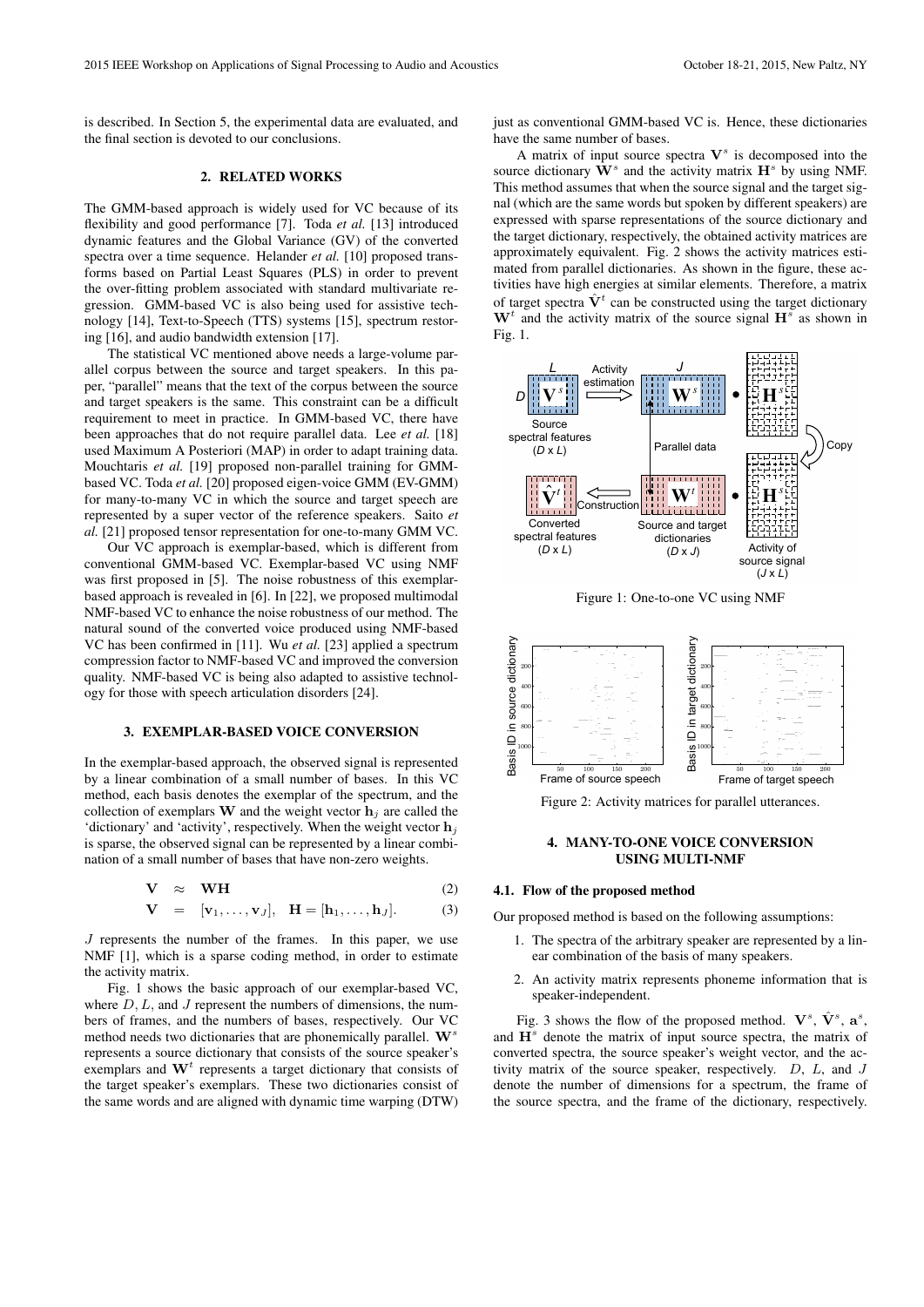$W^M \in \mathbb{R}^{(D \times J \times K)}$  denotes the source dictionary matrix, which consists of the parallel exemplars of many speakers and *K* is the number of speakers who are included in it. The superscript of  $W^M$  means that it consists of the dictionaries of many speakers. The *k*-th speaker's dictionary is denoted by  $\mathbf{W}_k^M \in \mathbb{R}^{(D \times J)}$ .  $W^t \in \mathbb{R}^{(D \times J)}$  denotes the target dictionary matrix, which consists of the parallel exemplars of the target speaker.

First, the matrix of input source spectra **V***<sup>s</sup>* is represented as follows, based on the assumption 1,

$$
\mathbf{V}^{s} \approx \left(\sum_{k=1}^{K} a_{k}^{s} \mathbf{W}_{k}^{M}\right) \mathbf{H}^{s}
$$
 (4)

where  $a_k^s$  denotes the *k*-th element of  $\mathbf{a}^s$ . We emphasize that each speaker's dictionary is multiplied by the same activity matrix element of  $\mathbf{H}^s$  in (4). The summation in (4) can be represented as  $\mathbf{W}^s \approx \sum_{k=1}^K a_k \mathbf{W}_k^M$ . In this framework, the source dictionary **W***<sup>s</sup>* , which is used in one-to-one VC using NMF, is represented by a linear combination of the dictionaries in  $W^M$ . We assume that the activity matrix represents the phoneme information and the speaker weight vector represents the speaker identities. Therefore, Multi-NMF can extract the phoneme information and the speaker information from the input speech in the matrix representation.

Next, the converted spectra  $\hat{V}^t$  are constructed from the estimated source speaker's activity matrix **H***<sup>s</sup>* and the target dictionary **W***<sup>t</sup>* based on assumption 2.

$$
\hat{\mathbf{V}}^s = \mathbf{W}^t \mathbf{H}^s \tag{5}
$$



Figure 3: Flowchart of Many-to-one VC using Multi-NMF

#### 4.2. Multi-NMF

We are proposing Multi-NMF, which estimates a speaker vector **a** *∈*  $\mathbb{R}^{(1 \times 1 \times K)}$  and an activity matrix  $\mathbf{H} \in \mathbb{R}^{(J \times L)}$  from input spectra  $\mathbf{V} \in \mathbb{R}^{(D \times L)}$  and given dictionary  $\mathbf{W}^{M} \in \mathbb{R}^{(D \times J \times K)}$ . The cost function of Multi-NMF is defined as follows,

$$
d(\mathbf{V}, \sum_{k=1}^{K} a_k \mathbf{W}_k^M \mathbf{H}) + \lambda ||\mathbf{H}||_1
$$
 (6)

where the first term is the Kullback-Leibler (KL)-divergence between **V** and  $\sum_{k=1}^{K} a_k \mathbf{W}_k^M \mathbf{H}$ , and the second term is the L1-norm regularization term that causes the activity matrix to be sparse. *λ* represents the weight of the sparse constraint.

**H** and **a** are estimated by minimizing (6). The updating rule is determined by adapting Jensen's inequality<sup>1</sup>.

$$
a_k \leftarrow \frac{a_k}{\sum_{d,l} (\mathbf{W}_k^M \mathbf{H})_{dl}} \sum_{d,l} \left( \frac{v_{dl} (\mathbf{W}_k^M \mathbf{H})_{dl}}{\sum_k a_k (\mathbf{W}_k^M \mathbf{H})_{dl}} \right) \quad (7)
$$
  

$$
\mathbf{H} \leftarrow \mathbf{H} \cdot * ((\sum_{k=1}^K a_k \mathbf{W}_k^M)^{\mathsf{T}} (\mathbf{V}./(\sum_{k=1}^K a_k \mathbf{W}_k^M \mathbf{H})))
$$

$$
./((\sum_{k=1}^{K} a_k \mathbf{W}_k^M)^{\mathsf{T}} \mathbf{1}^{D \times L} + \lambda \mathbf{1}^{J \times L})
$$
(8)

where *vdl* denotes the element of **V**, and *.∗* and *./* denote elementwise multiplication and division, respectively.

# 5. EXPERIMENTS

#### 5.1. Experimental conditions

We compared our method with conventional one-to-one NMFbased VC and one-to-one GMM-based VC, which use parallel data between the source and the target speakers as training data. Six males and one female from the ATR Japanese speech database [25] were used in this experiment. In our proposed method, the source speaker is chosen from the six males and the source dictionary is constructed from the parallel utterances of the other males. The female speaker is set as the target speaker. In each method, 50 parallel sentences of each speaker were used for dictionary construction or GMM training.

In the proposed and conventional NMF-based methods, the number of dimensions for the spectral feature was 2,565. It consisted of a 513-dimensional STRAIGHT [26] spectrum and its consecutive frames (the 2 frames coming before and the 2 frames coming after). The number of iterations of NMF and Multi-NMF was 300 and  $\lambda$  in (6) was set to 0.1.

In the conventional GMM-based method, MFCC+∆MFCC+∆∆MFCC is used as a spectral feature. Its number of dimensions is 60. The number of Gaussian mixtures was set to 64, which is experimentally selected. In this paper, in order to focus on the spectra conversion, F0 information was converted using parallel training data. It was converted using conventional linear regression based on the mean and standard deviation. The other information, such as aperiodic components, was synthesized without any conversion.

In order to evaluate our proposed method, we conducted objective and subjective evaluations. For the objective evaluation, 75 sentences that are not included in the training data were evaluated. We used Mel-cepstrum distortion (MelCD) [dB] [13] as a measurement of objective evaluations, which is defined as follows,

$$
MelCD = (10/\log 10) \sqrt{2 \sum_{d}^{24} (mc_d^{conv} - mc_d^{tar})^2}
$$
 (9)

where  $mc_d^{conv}$  and  $mc_d^{tar}$  denote the *d*-th dimension of the converted and target MFCCs.

The subjective evaluation was conducted on "speech quality" and "similarity to the target speaker". For the subjective evaluation, 36 sentences were evaluated by 10 Japanese speakers. For the

<sup>&</sup>lt;sup>1</sup>The derivation of (7) and (8) is uploaded to http://www.me.cs. scitec.kobe-u.ac.jp/aihara/WASPAA2015.pdf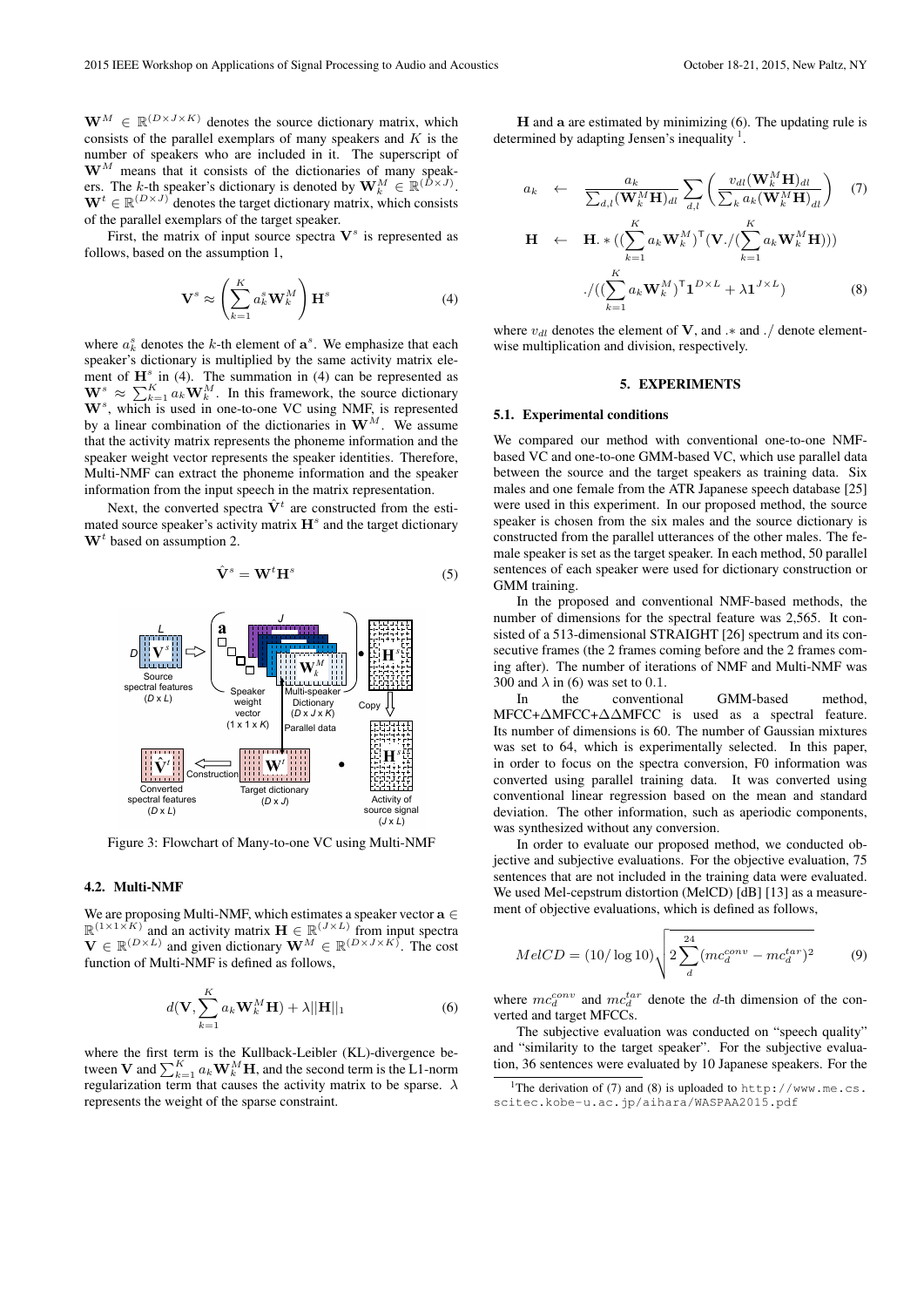evaluation on speech quality, we performed a Mean Opinion Score (MOS) test [27]. The opinion score was set to a 5-point scale (5: excellent, 4: good, 3: fair, 2: poor, 1: bad). On the similarity evaluation, the XAB test was carried out. In the XAB test, each subject listened to the voice of the target speaker. Then the subject listened to the voice converted by the two methods and selected which sample sounded most similar to the target speaker's voice.

# 5.2. Results and discussions

Fig. 4 shows the Mel-CD of source speech and converted speech. Source, Multi, NMF and GMM denote Mel-CD between the target and the source speech, converted by the proposed method, converted by one-to-one NMF, and converted by one-to-one GMM, respectively. As shown in the figure, the difference between conventional one-to-one NMF and one-to-one GMM is not statistically significant. Although our proposed method does not include the source speaker's spectra in the dictionary, the difference between one-toone VC methods and our proposed many-to-many VC method is quite small. For speaker C, our proposed method is slightly better than one-to-one NMF. This result shows that our proposed method has the potential to outperform conventional one-to-one VC.

Fig. 5 shows the MOS test on speech quality. The error bar shows the 95% confidence interval. The difference between our proposed method and one-to-one NMF-based VC is not statistically significant. However, our proposed method obtained the better score compared to one-to-one GMM-based VC.

Fig. 6 shows the results of the XAB test on speaker similarity between the proposed method and one-to-one NMF-based VC. For speakers A and B, the difference between these methods are not statistically significant. However, our proposed method obtained a slightly better score than one-to-one NMF-based VC in the case of speaker C. This result supports the objective evaluation of speaker C.

Fig. 7 shows the results of the XAB test on speaker similarity between the proposed method and one-to-one GMM-based VC. Our proposed method obtained a significantly higher score than one-toone GMM.

## 6. CONCLUSIONS

This paper proposed exemplar-based many-to-one VC using sparse representation. In this framework, the input speaker's spectra are represented by linear combinations of spectra from a dictionary that contains the spectra of many speakers. Our introduced Multi-NMF estimates the source speaker weight vector and its activities from input spectra and a dictionary. Therefore, the source speaker's utterance is converted to the target speaker's utterance without source speaker's training data. We assume that Multi-NMF makes it possible to decompose input speech into phonetic information, which is estimated as activities, and the speaker information, which is estimated as the speaker weight vector. Experimental results revealed that the conversion quality of the proposed method is almost the same as that of conventional one-to-one VC that requires source speaker's training data. We assume this method can be easily applied to many-to-many VC.

In future work, we will apply our method to noisy environments and an assistive technology for people with articulation disorders. Comparison between our method and other many-to-one VC methods will also be a part of our future work.



Figure 4: MelCD calculated from source speech and converted speech using each method



Figure 5: MOS of speech quality



Figure 6: XAB test between our proposed method and one-to-one NMF VC



Figure 7: XAB test between our proposed method and one-to-one GMM VC